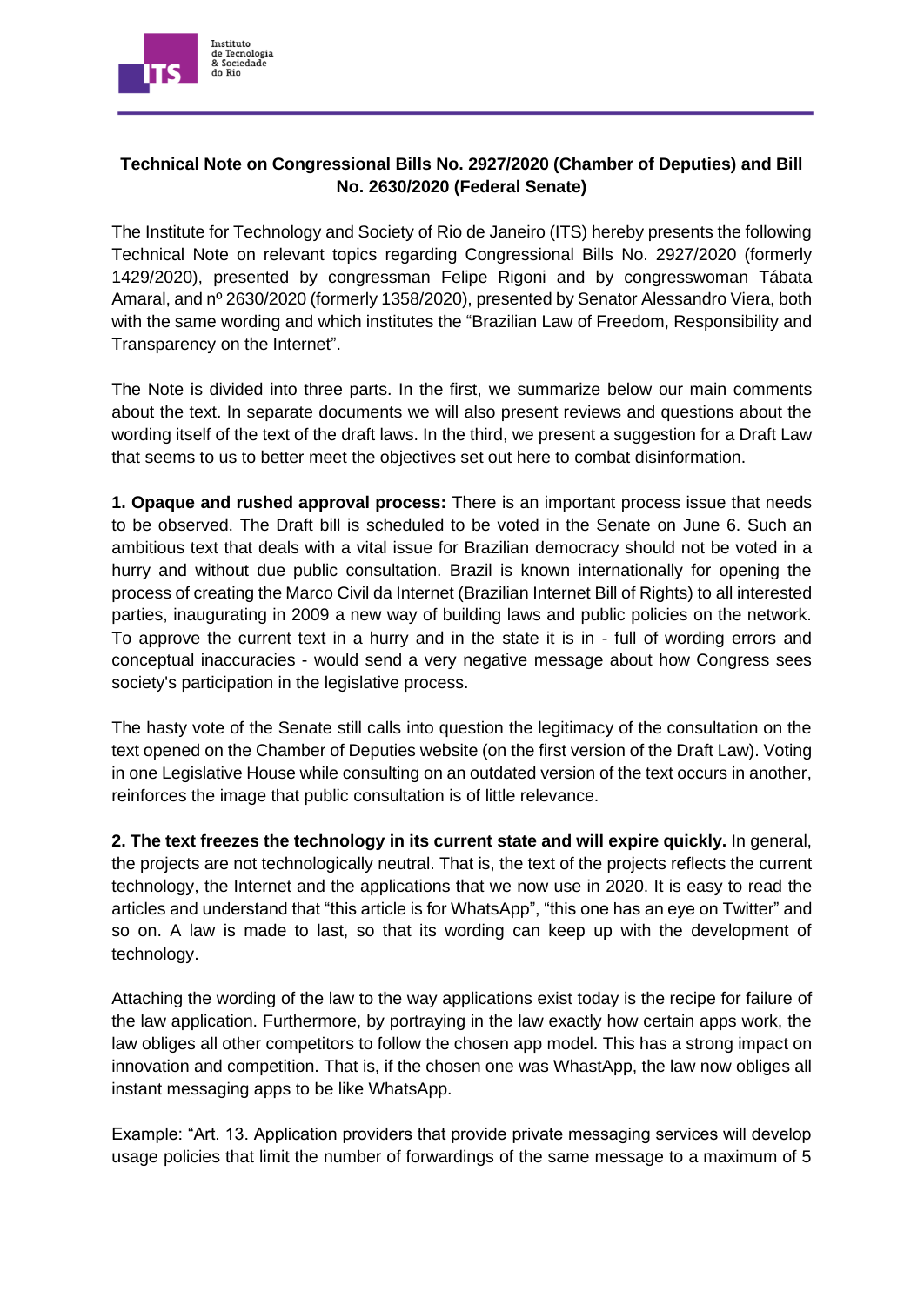

(five) users or groups, as well as the maximum number of members of each group of users to maximum of 256 (two hundred and fifty-six) members. "

It is asked what would be the scientific rationale to compel - in text of law - all messaging applications in operation in Brazil to have a maximum number of 256 members per message group? Instead of proposing a text that could be comprehensive and follow the development of technology, the projects freeze the development of apps as they are in 2020.

**3. The text turns Brazil into an island, creating rules for applications to work here that don't exist elsewhere in the world.** The Internet tends to ignore boundaries and that is why an application launched in a virtual store or available for download is - in principle - available worldwide. By creating numerous rules for the functioning of social networks and messaging applications in the country, the Draft Bills of law will create one of the two possible scenarios: or their compliance will be selective, with the platforms ignoring the difficult compliance devices and which are not paralleled by other countries (ie , the law "will not catch"); or it will serve as an instrument for the authorities to put pressure on applications to comply with the demands of the law, removing from the country some new features launched abroad or even preventing its operation here. Brazilians could become a third-rate Internet users, with access to fewer products and services.

**4. The text is full of conceptual inaccuracies. Some of the concepts brought up in the text are different from those that already exist in Brazilian legislation, generating unnecessary conflict between rules.** This is the case, for example, with the concept of "application provider", which in the text can be both an individual and a legal entity. The current legislation, the Marco Civil da Internet (Law 12.965 / 14) treats application providers only as legal entities. Was there any reason for individuals to be considered providers by the text of the Draft Laws? Would it be revoking Marco Civil or would individuals be providers only in cases involving disinformation? This is the kind of unnecessary confusion created by the conceptual inaccuracy of the text.

But the discussion of concepts becomes even more serious when analyzing central definitions for Draft Laws such as disinformation. The text defines disinformation as "content, in part or in whole, unequivocally false or misleading, verifiable, placed out of context, manipulated or forged, with the potential to cause individual or collective harm, except for humor or parody."

This concept is full of subjectivisms and imprecise terms. Who measures the potential for content to cause harm? The definition ignores the possibility of manipulating conclusions through the use of true information, exaggeration, disagreements, controversies, and mixing real information and opinions, for example, through informational techniques and manipulation of opinions.

**5. The definition of an inauthentic account is problematic and will generate noise with the debates about anonymity, pseudonyms, and the social name of trans people.** In defining "inauthentic account" as "account created or used for the purpose of disseminating misinformation or assuming a third person identity to deceive the public", the project is not clear about the possibility of adopting fantasy names, pseudonyms, in addition to joining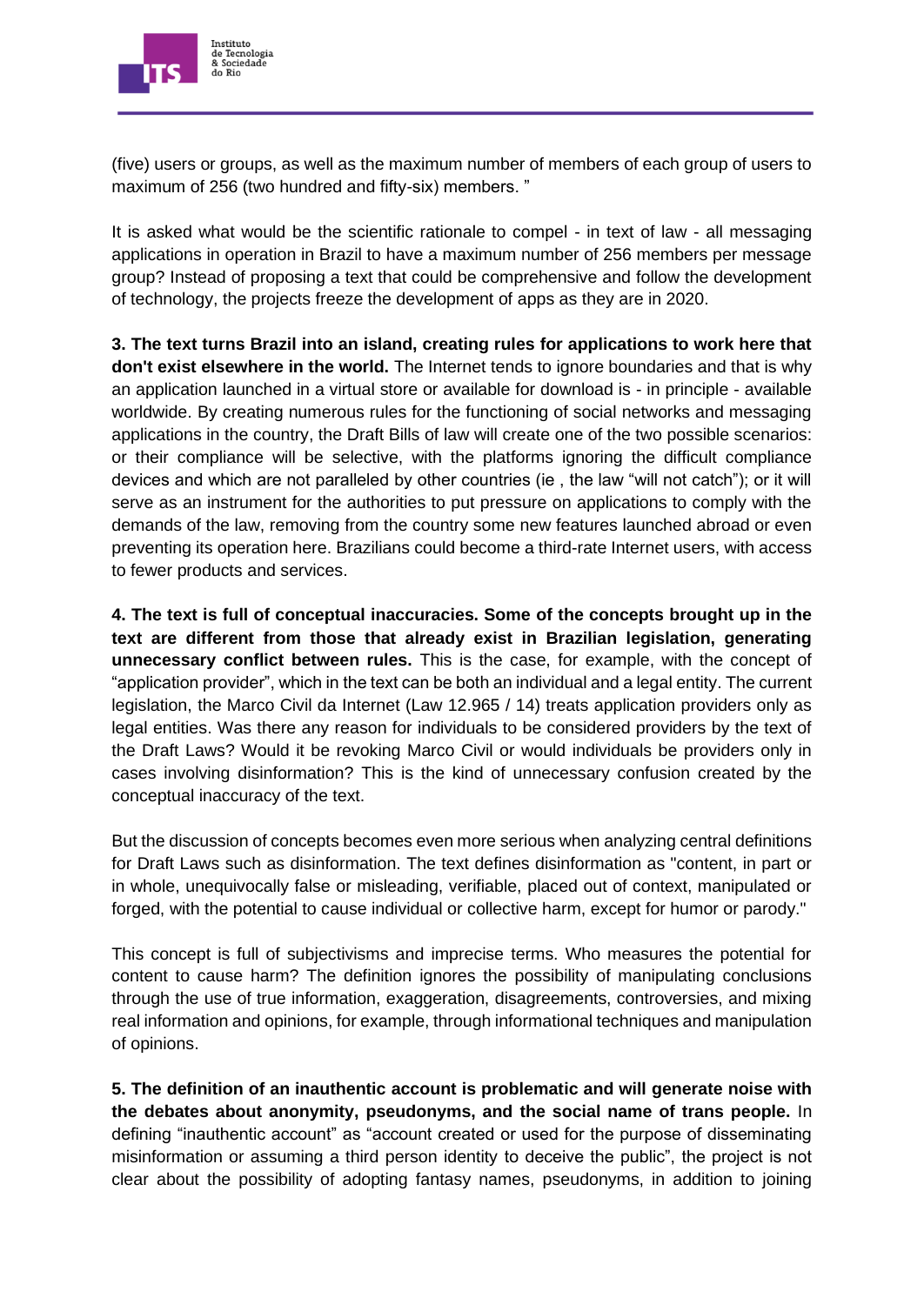

swampy terrain involving the legal contours of anonymity and conflicts between civil and social names of trans people.

An initial obstacle in the definition of "inauthentic account" is the need to discover the purpose for which the account was created. This is an entirely subjective mission, which should not be up to the providers who will have to identify these accounts and remove them.

The project is not in accordance with the consolidated jurisprudence of the Brazilian Federal Supreme Court and the Brazilian Superior Court of Justice regarding the constitutional prohibition of anonymity. The Supreme Court recognizes that constitutional prohibition does not oblige people to insert their identification alongside any and all expressions of thought. The Court understands that the objective of the Constitution is to generate ways that can lead to the identification of the person responsible for the speech. What is forbidden is that there is no way to arrive at the authorship of the content, but there is no duty to publicize the identity.

In this sense, the Superior Court of Justice has consolidated its position as being sufficient to identify the user by providing the registration of the protocol number (IP) of the computers used to register accounts on the internet or their use, thus enabling accountability in the event of abusive conduct practiced on the network. Thus, the system of record-keeping imposed by Marco Civil would suffice to fulfill the purpose of identification contained in the Federal Constitution.

It should also be noted that the notion of inauthentic account places more obstacles in the already tumultuous debate about real identity on social networks and its affects transgender people in particular.

**6. By focusing on "inauthentic accounts" and "artificial disseminators" the text forgets the misinformation created by authentic accounts and automated behavior**. It is known that an important part of the disinformation networks in Brazil and in the world goes through accounts that are used by clearly identified people, who serve as anchors of legitimacy and guidance for the performance of robot networks. These accounts sometimes belong to authorities and celebrities. In addition, it is important to note that more and more accounts that spread misinformation are not only inauthentic but totally or partially automated. With humans effectively working here and there to generate the appearance of a more organic engagement that defies bot identification programs. The Draft Law thus lose sight of "automated behaviors" by focusing more on the identity of whoever operates the account.

**7. The text will generate more monitoring on the Internet.** By requiring providers to start monitoring their platforms to find out who is spreading misinformation and who is or is not an unauthorized account or an artificial disseminator, the Draft Laws legitimize and encourage ever-greater control over the Internet. The responsible platforms already carry out this type of control. The Daft Laws should encourage good practices in moderating content, but not impose a monitoring duty, which goes against even the Superior Court's jurisprudence on platform functioning and the duty to monitor as not being the essence of the activity and a constituent of addiction or service defect for accountability purposes.